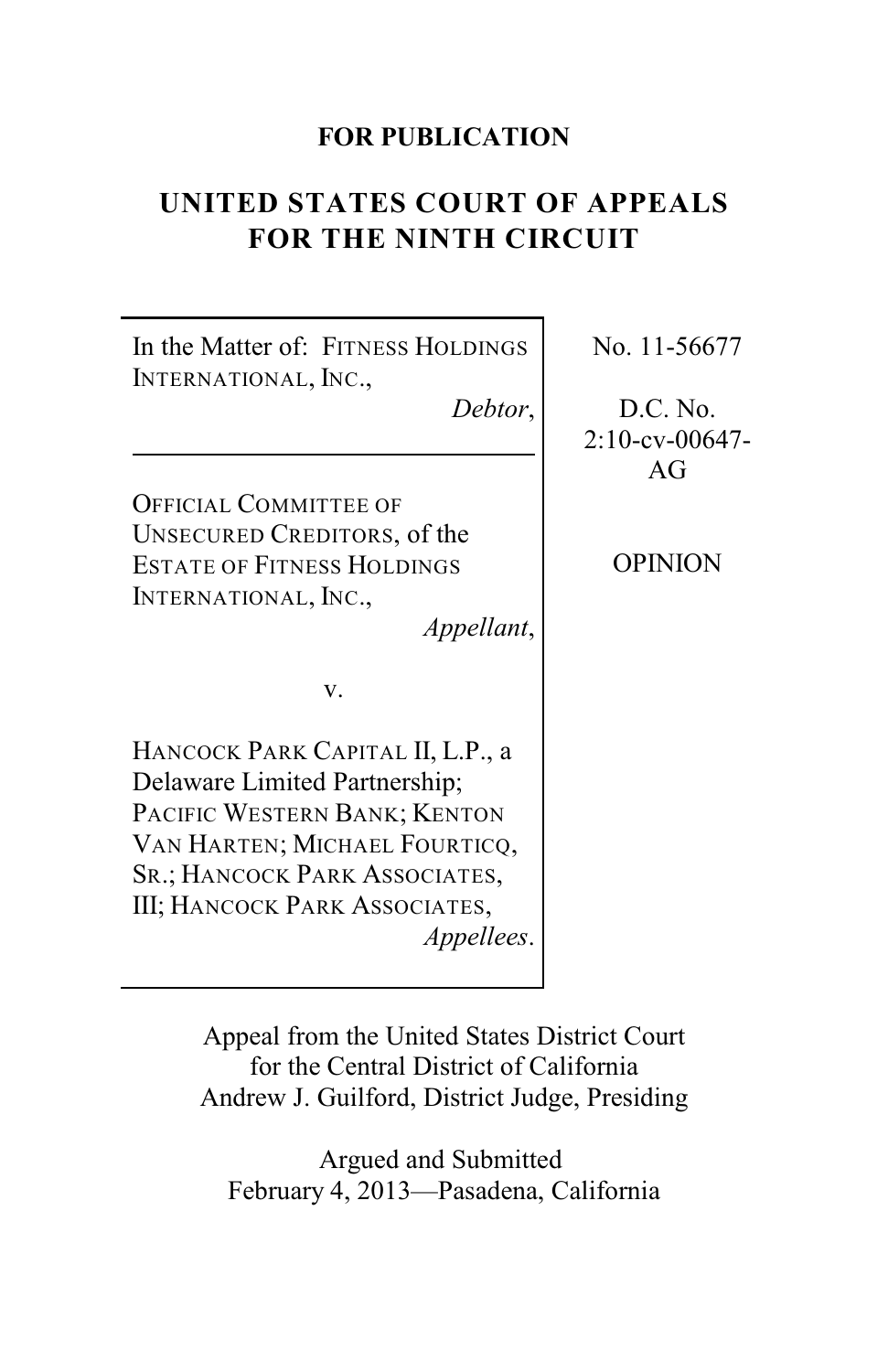Filed April 30, 2013

Before: Consuelo M. Callahan, Sandra S. Ikuta, and Andrew D. Hurwitz, Circuit Judges.

Opinion by Judge Ikuta

### **SUMMARY \***

#### **Bankruptcy**

The panel vacated the district court's judgment affirming the bankruptcy court's dismissal of a complaint alleging that a debtor's pre-bankruptcy transfer of funds to its sole shareholder, in repayment of a purported loan, was a constructively fraudulent transfer under 11 U.S.C.  $§$  548(a)(1)(B).

The panel held that a court has the authority to recharacterize a purported loan as an equity investment for purposes of § 548, and that a transaction creates a debt if it creates a "right to payment" under state law. Because the district court concluded that it lacked the authority to make this determination, the panel remanded the case for further proceedings.

This summary constitutes no part of the opinion of the court. It has **\*** been prepared by court staff for the convenience of the reader.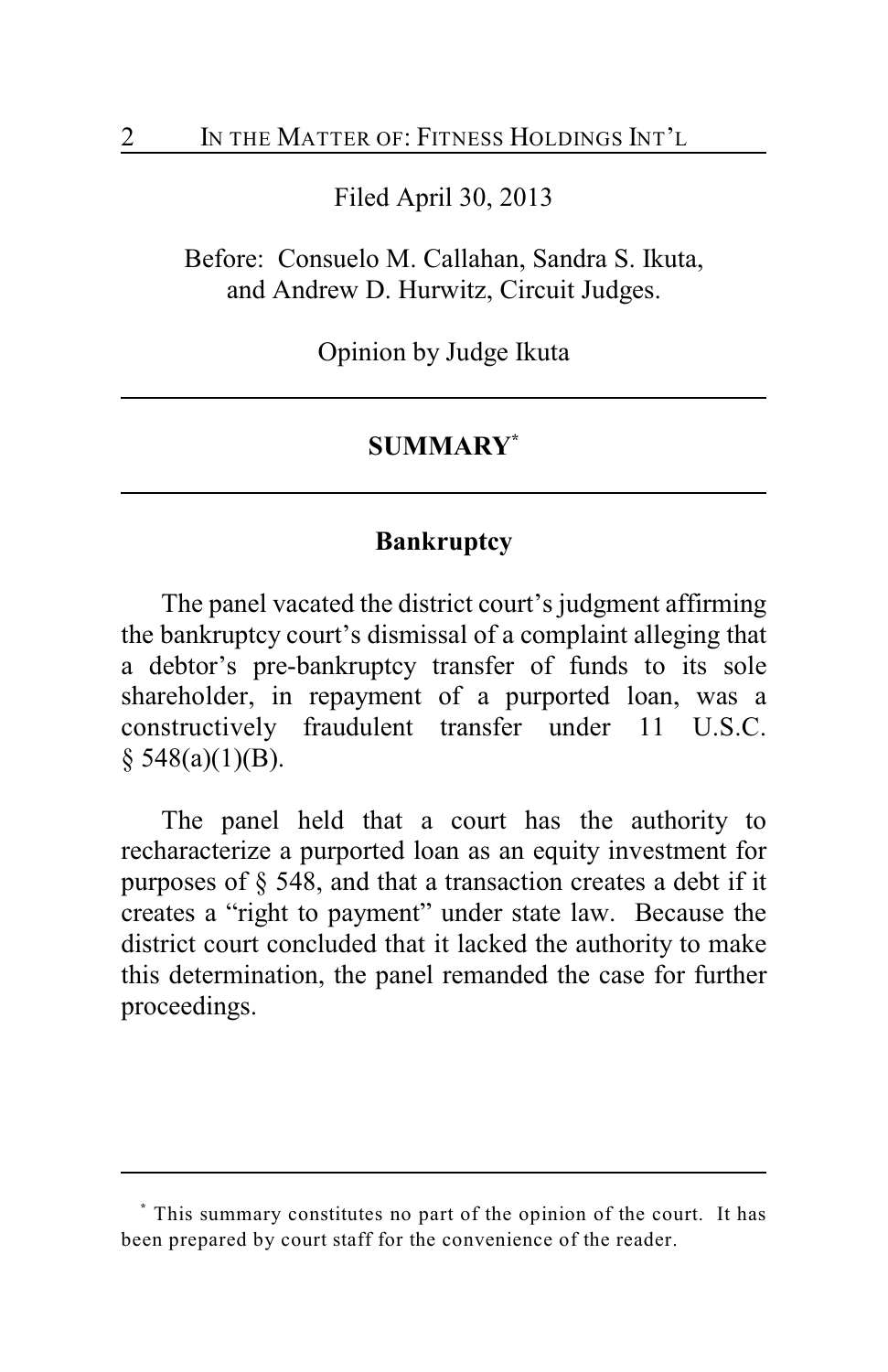### **COUNSEL**

Richard D. Burstein and Robyn B. Sokol, Ezra Brutzkus Gubner, LLP, Woodland Hills, California; Larry W. Gabriel (argued), Jenkins Mulligan & Gabriel, LLP, Woodland Hills, California; David J. Richardson, The Creditors' Law Group, APC, Los Angeles, California, for Appellants.

David K. Eldan (argued), Parker, Milliken, Clark, O'Hara & Samuelian, Los Angeles, California; Ralph F. Hirschmann (argued) and Shane W. Tseng, Hirschmann Law Group, Los Angeles, California; Lawrence C. Barth and M. Lance Jasper (argued), Munger, Tolles & Olson, LLP, Los Angeles, California, for Appellees.

#### **OPINION**

IKUTA, Circuit Judge:

This case presents the question whether a debtor's prebankruptcy transfer of funds to its sole shareholder, in repayment of a purported loan, may be a constructively fraudulent transfer under 11 U.S.C. § 548(a)(1)(B). In order to answer this question, we must determine whether a bankruptcy court has the power to recharacterize the purported loan as an equity investment. We hold that a court has the authority to determine whether a transaction creates a debt or an equity interest for purposes of § 548, and that a transaction creates a debt if it creates a "right to payment" under state law. *See* 11 U.S.C. §§ 101(5), (12); *Butner v. United States*, 440 U.S. 48, 54 (1979) (noting that "Congress has generally left the determination of property rights in the assets of a bankrupt's estate to state law"). Because the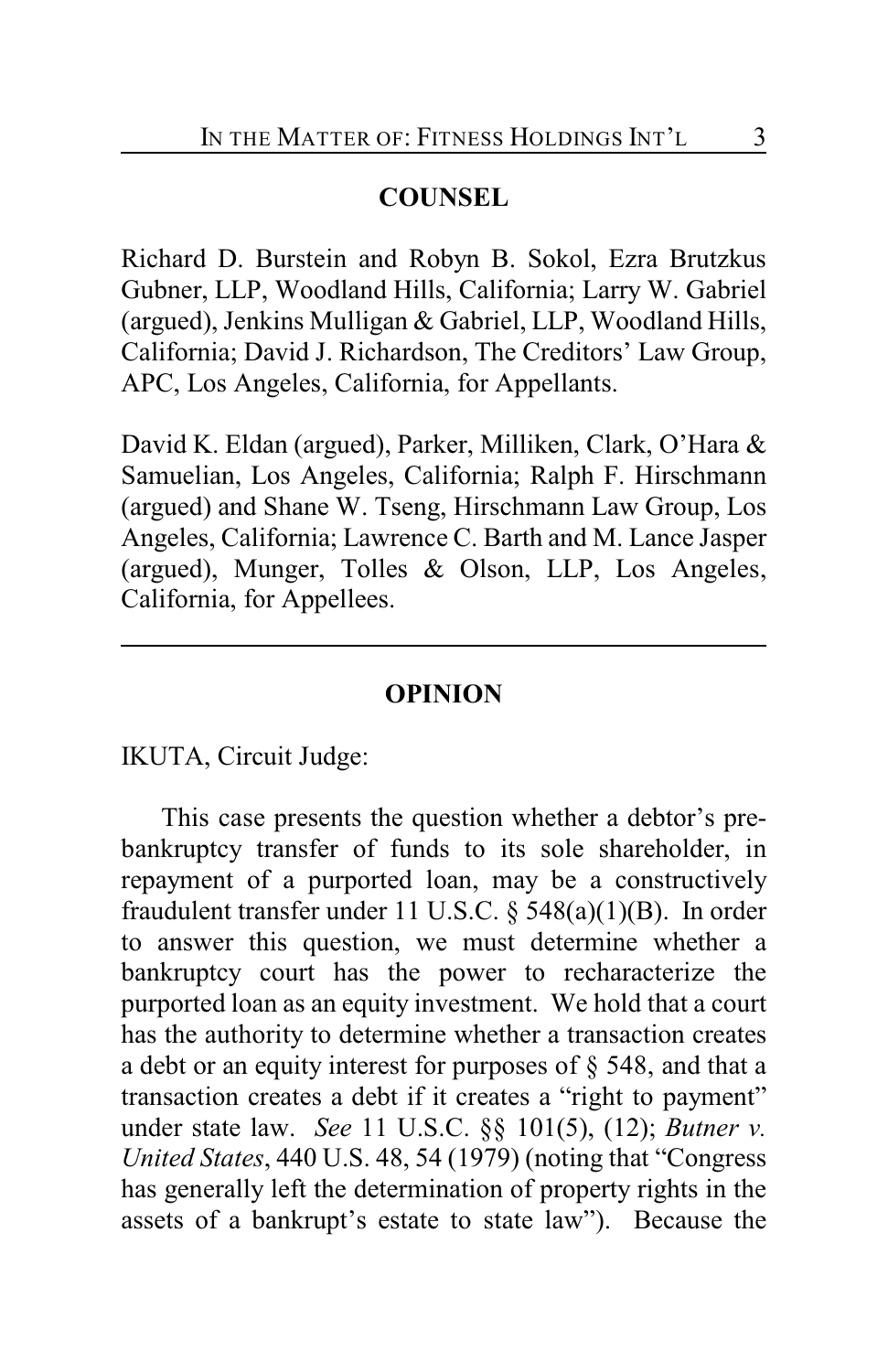district court concluded that it lacked authority to make this determination, we vacate the decision below and remand for further proceedings.**<sup>1</sup>**

#### **I**

Fitness Holdings International, Inc., the debtor in this bankruptcy case, was a home fitness corporation. Before declaring bankruptcy, the company received significant funding from two entities: Hancock Park, its sole shareholder, and Pacific Western Bank. Defendants Kenton Van Harten and Michael Fourticq both served on Fitness Holdings' board of directors. Fourticq was also a manager of Hancock Park.

Between 2003 and 2006, Fitness Holdings executed eleven separate subordinated promissory notes to Hancock Park for a total of \$24,276,065. Each note required Fitness Holdings to pay a specified principal amount to Hancock Park, plus interest of ten percent per year, on or before the note's maturity date.**<sup>2</sup>**

In July 2004, Pacific Western Bank made a \$7 million revolving loan and a \$5 million installment loan to Fitness Holdings, both of which were secured by all of Fitness Holdings' assets. Hancock Park guaranteed these loans. Fitness Holdings and Pacific Western Bank amended the loan

<sup>&</sup>lt;sup>1</sup> In this opinion, we address only the trustee's claim for avoidance of a constructively fraudulent transfer under  $\S$  548(a)(1)(B) and his request for declaratory relief (claims 2 and 7 of the First Amended Complaint). We resolve the remaining claims in a memorandum disposition filed concurrently with this opinion.

<sup>&</sup>lt;sup>2</sup> The maturity dates of the eleven notes were set for September 30, 2006, November 5, 2006, and October 1, 2009.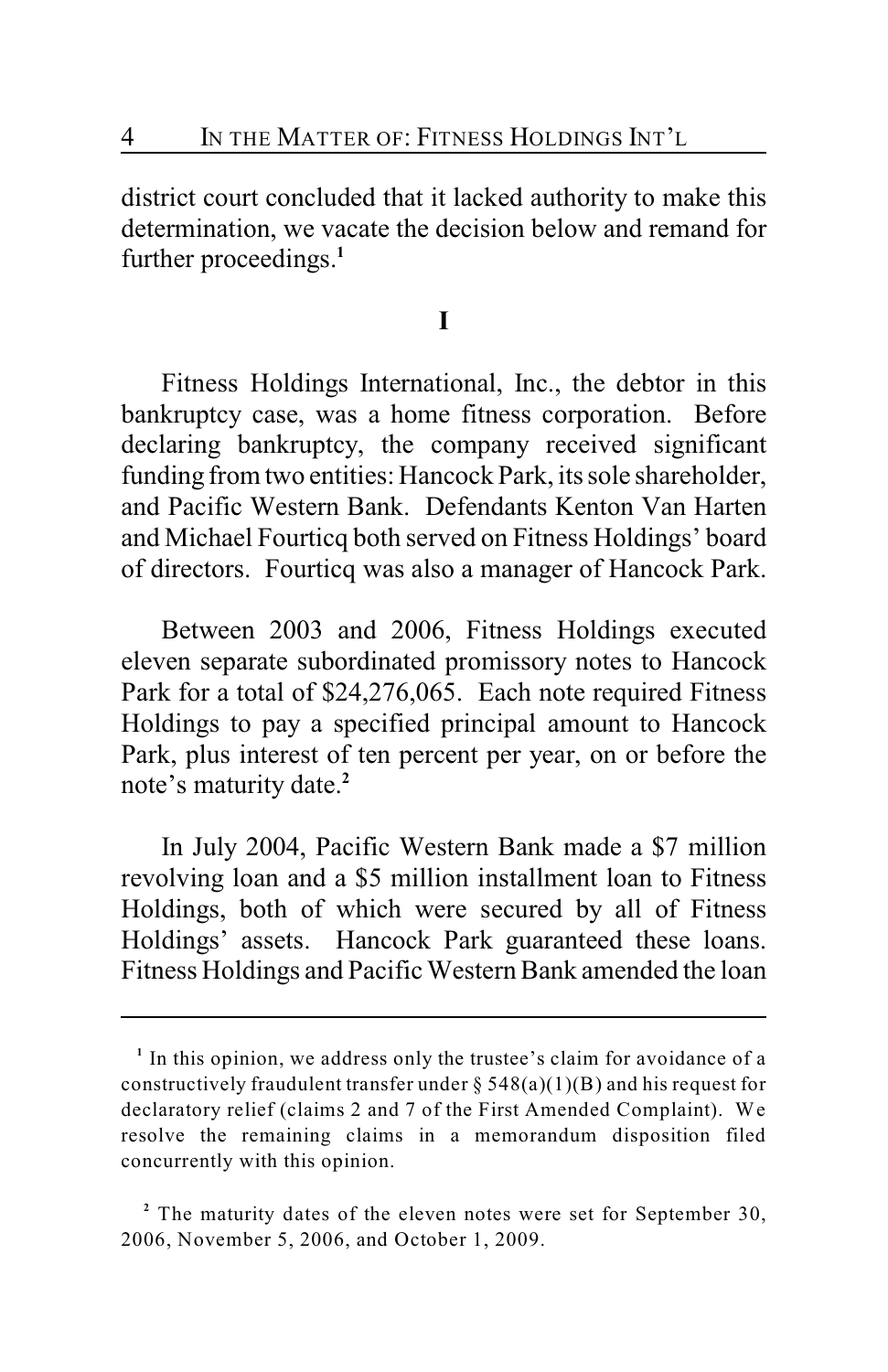agreement multiple times. The amendments eased Fitness Holdings' obligations in various ways, for example, by extending the maturity dates on the revolving loan and waiving past breaches.

Finally, in June 2007, Fitness Holdings and Pacific Western Bank agreed to refinance Fitness Holdings' debt. Under the terms of the agreement, Pacific Western Bank made two loans to Fitness Holdings: a \$17 million term loan, and an \$8 million revolving line of credit. These loans were also secured by all of Fitness Holdings' assets. The loan agreement provided that upon closing, \$8,886,204 would be disbursed to pay off Pacific Western Bank's original secured loan, and \$11,995,500 would be disbursed to Hancock Park to pay off its unsecured promissory notes. The payoff of Pacific Western Bank's prior secured loan had the effect of releasing Hancock Park from its guarantee.

These attempts to save Fitness Holdings proved unsuccessful, and the company filed for Chapter 11 bankruptcy on October 20, 2008. A committee of unsecured creditors, acting on behalf of Fitness Holdings and its estate, filed a complaint against Hancock Park, Pacific Western Bank, Van Harten, and Fourticq to recover the payments made to Hancock Park as a result of the refinancing transaction with Pacific Western Bank. The complaint also requested declaratory relief, asking the court to characterize the financing Hancock Park provided to Fitness Holdings in connection with the promissory notes as equity investments in Fitness Holdings, rather than extensions of credit. As a result, the complaint alleged, the transfer of \$11,995,500 to Hancock Park was constructively fraudulent.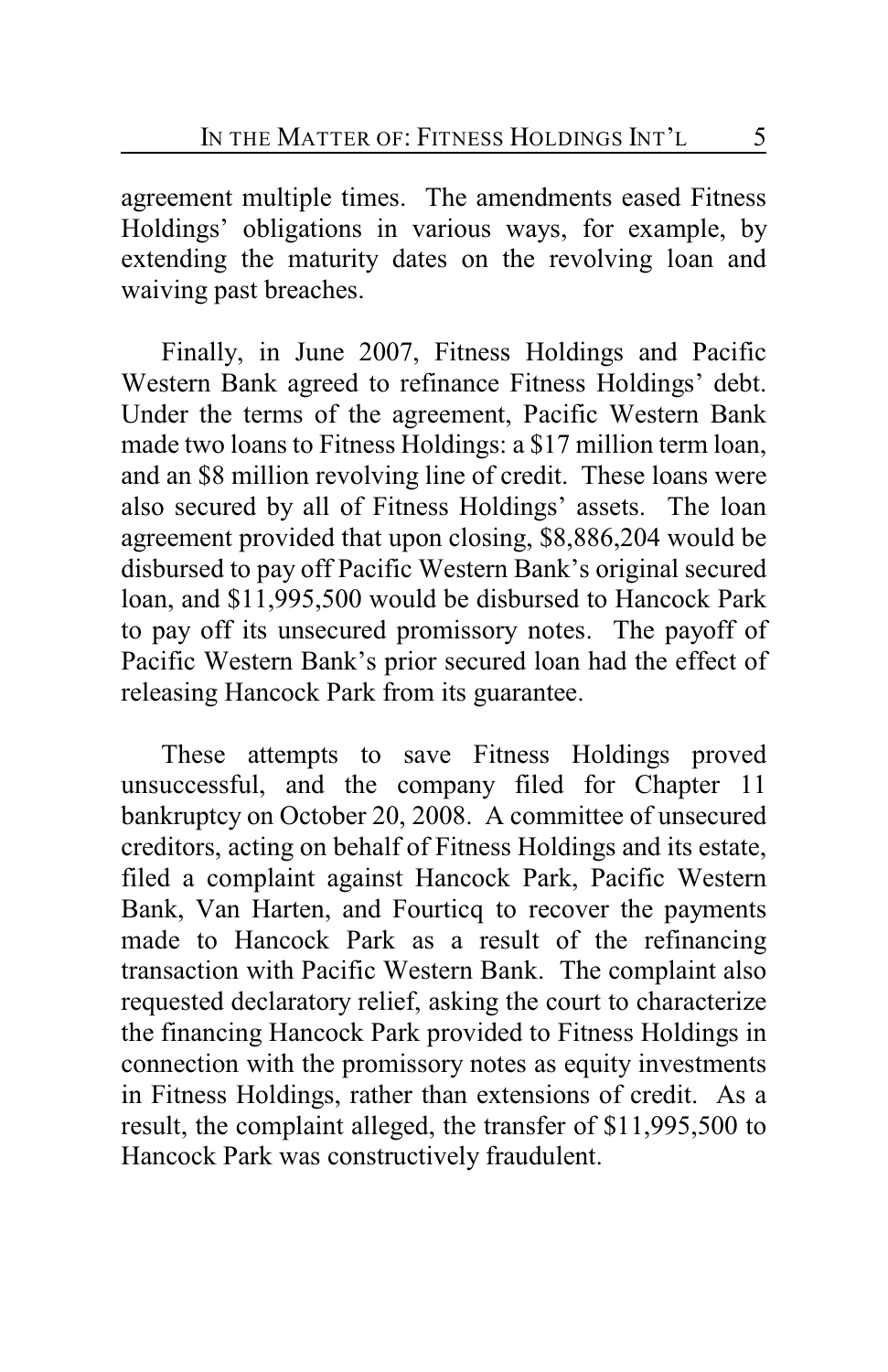On January 15, 2010, the bankruptcy court dismissed all claims against Hancock Park with prejudice. The case was subsequently converted to a Chapter 7 filing on April 6, 2010, *In re Fitness Holdings Int'l, Inc.*, No. 2:08-bk-27527-BR, Dkt. # 291 (Bankr. C.D. Cal. April 6, 2010). The following month, the bankruptcy court appointed a trustee for Fitness Holdings, who replaced the committee of unsecured creditors in the litigation.

The trustee appealed the bankruptcy court's dismissal of the complaint to the district court, which affirmed the bankruptcy court and dismissed the case for failure to state a claim. *In re Fitness Holdings Int'l, Inc. (Fitness I)*, No. CV 10-0647 AG, 2011 WL 7763674, \*1 (C.D. Cal. Aug. 31, 2011). The district court held that, under longstanding precedent of the Ninth Circuit Bankruptcy Appellate Panel, Hancock Park's advances to Fitness Holdings were loans and, as a matter of law, it was barred from recharacterizing such loans as equity investments. *Id*. at \*5 (citing *In re Pacific Express*, 69 B.R. 112, 115 (B.A.P. 9th Cir. 1986)). **3**

The trustee timely appealed, claiming that the district court should have: (1) recharacterized Hancock Park's payment of \$11,995,500 to Fitness Holdings as a payment in satisfaction of an equity interest rather than a debt, and then (2) avoided Fitness Holdings' \$11,995,500 transfer to Hancock Park as a constructively fraudulent transfer under § 548(a)(1)(B) of the Bankruptcy Code.

<sup>&</sup>lt;sup>3</sup> The district court erred in holding it was bound by a decision of the Bankruptcy Appellate Panel. *See Bank of Maui v. Estate Analysis, Inc.*, 904 F.2d 470, 472 (9th Cir. 1990) ("As article III courts, the district courts must always be free to decline to follow BAP decisions and to formulate their own rules within their jurisdiction.").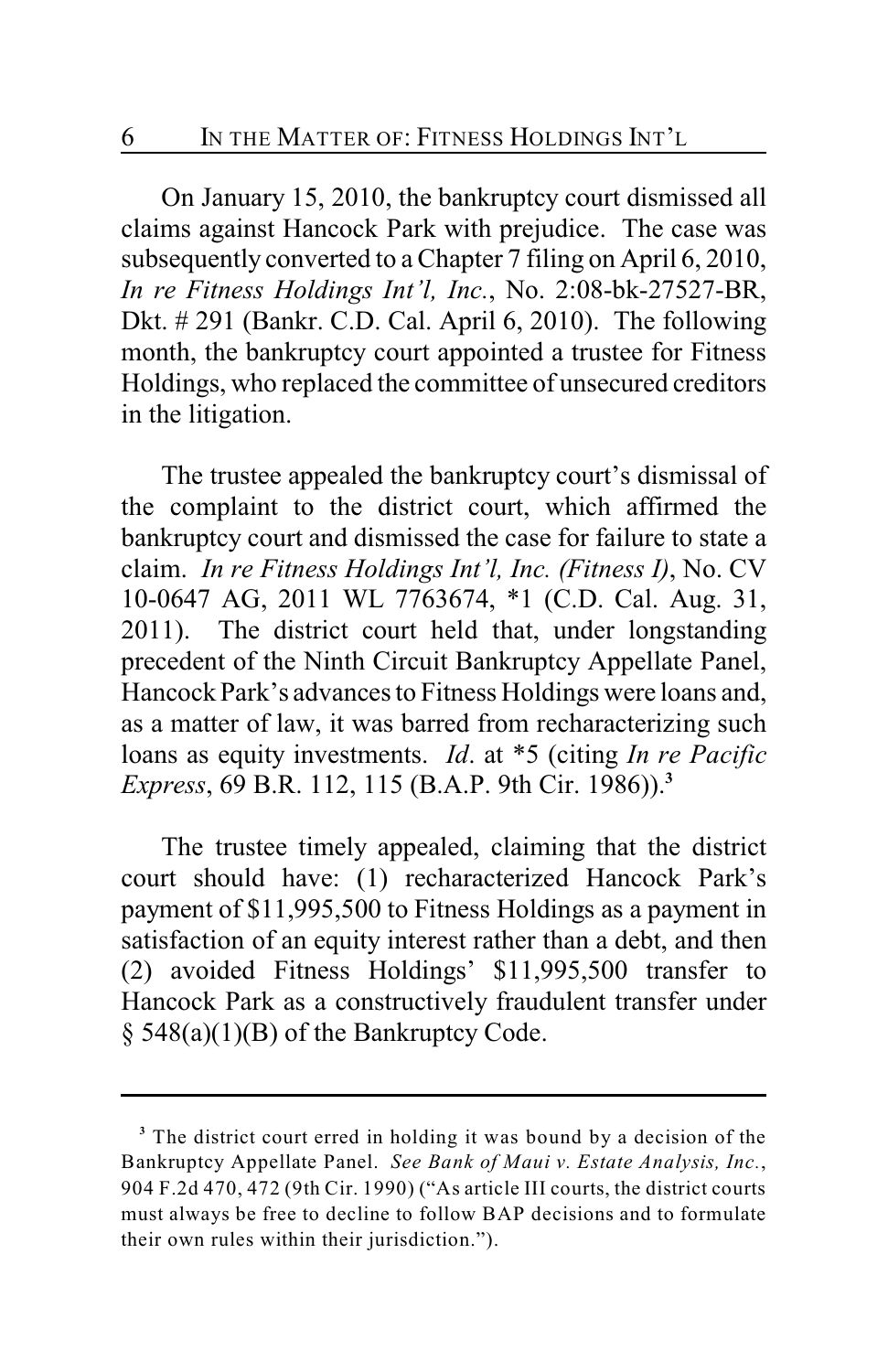#### **II**

We have jurisdiction under 28 U.S.C. §§ 158(d)(1) and 1291. Because the district court dismissed the trustee's complaint for failure to state a claim, we review de novo. *Telesaurus VPC, LLC v. Power*, 623 F.3d 998, 1003 (9th Cir. 2010). In order to survive a motion to dismiss, a party must allege "'sufficient factual matter, accepted as true, to state a claim to relief that is plausible on its face.'" *Id*. (quoting *Ashcroft v. Iqbal*, 556 U.S. 662, 678 (2009)). "A claim has facial plausibility when the plaintiff pleads factual content that allows the court to draw the reasonable inference that the defendant is liable for the misconduct alleged." *Iqbal*, 556 U.S. at 678. In reviewing a dismissal for failure to state a claim, "[a]ll well-pleaded allegations of material fact in the complaint are accepted as true and are construed in the light most favorable to the non-moving party." *Faulkner v. ADT Sec. Servs. Inc.*, 706 F.3d 1017, 1019 (9th Cir. 2013).

#### **A**

We begin by setting forth the legal framework for fraudulent transfers under  $\S$  548(a)(1)(B) of the Bankruptcy Code.**<sup>4</sup>**

Filing a petition in bankruptcy creates an estate made up of the debtor's assets. *Schwab v. Reilly*, 130 S. Ct. 2652, 2657 (2010). In a Chapter 7 bankruptcy, a trustee is

The trustee brought a "recharacterization" claim as a separate cause of **<sup>4</sup>** action (claim 7 of the First Amended Complaint). We interpret this claim as a request for a determination that Fitness Holdings' transfer to Hancock Park was not made in repayment of a "debt" as that term is defined in the Code. 11 U.S.C. § 101(12).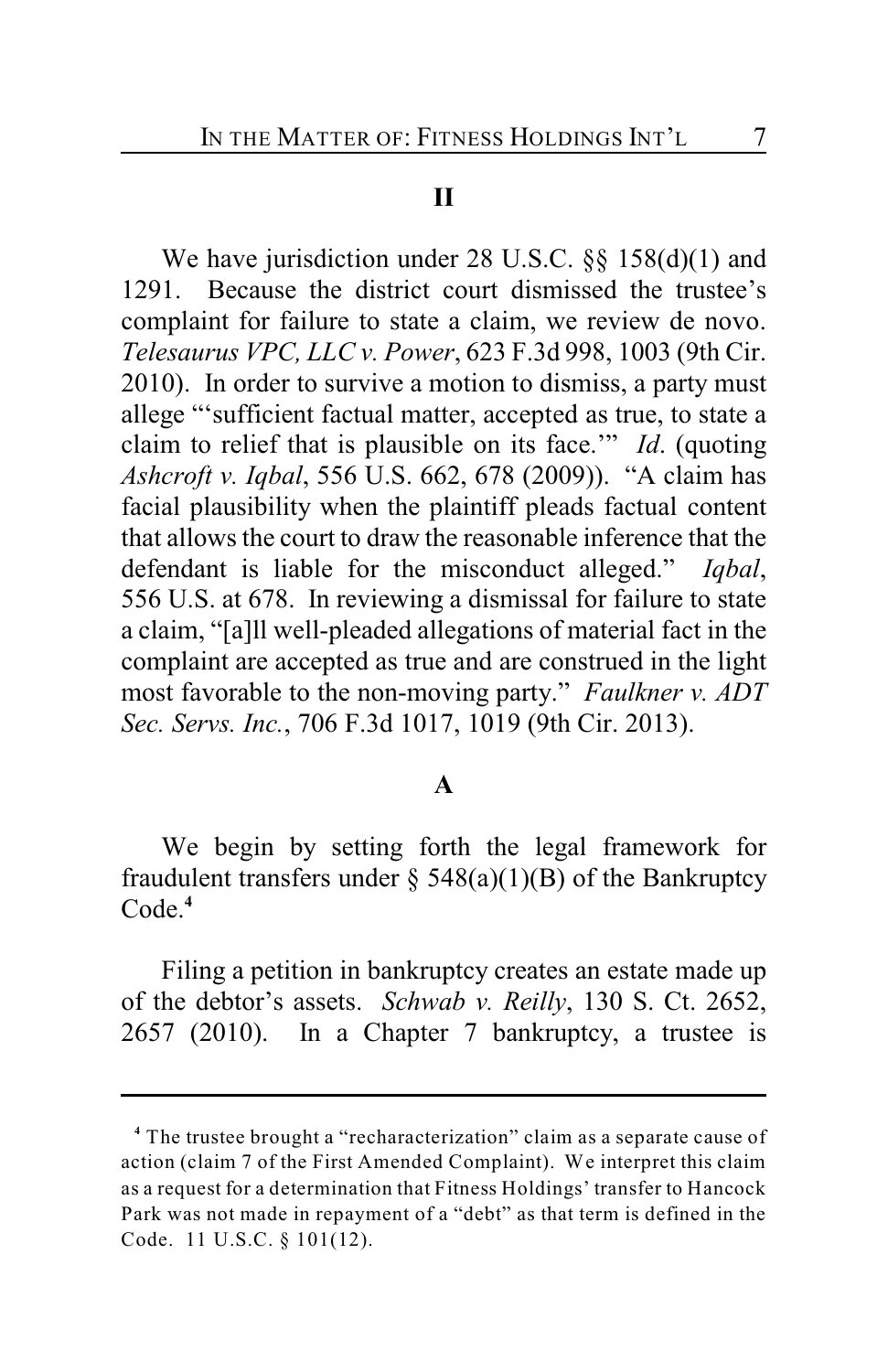appointed or elected to administer the estate. 11 U.S.C. §§ 701–04. In order to protect the interests of the estate, a bankruptcy trustee may bring an action to avoid a transfer made before the bankruptcy that is allegedly either intentionally fraudulent, 11 U.S.C.  $\frac{1}{2}$  548(a)(1)(A), or constructively fraudulent, § 548(a)(1)(B); *BFP v. Resolution Trust Corp.*, 511 U.S. 531, 535 (1994). A transfer is constructively fraudulent, and thus can be avoided by the trustee, 11 U.S.C. § 550, if the debtor made the transfer on or within two years before the date of filing the bankruptcy petition, the debtor "received less than a reasonably equivalent value in exchange for such transfer or obligation," § 548(a)(1)(B)(i), and one of four circumstances obtains. **5**

 $(a)(1)$  The trustee may avoid any transfer (including any transfer to or for the benefit of an insider under an employment contract) of an interest of the debtor in property, or any obligation (including any obligation to or for the benefit of an insider under an employment contract) incurred by the debtor, that was made or incurred on or within 2 years before the date of the filing of the petition, if the debtor voluntarily or involuntarily—

. . . .

(B) (i) received less than a reasonably equivalent value in exchange for such transfer or obligation; and

(ii) (I) was insolvent on the date that such transfer was made or such obligation was incurred, or became insolvent as a result of such transfer or obligation;

<sup>&</sup>lt;sup>5</sup> 11 USC  $\S$  548(a)(1)(B) (defining constructive fraudulent transfers) provides in pertinent part: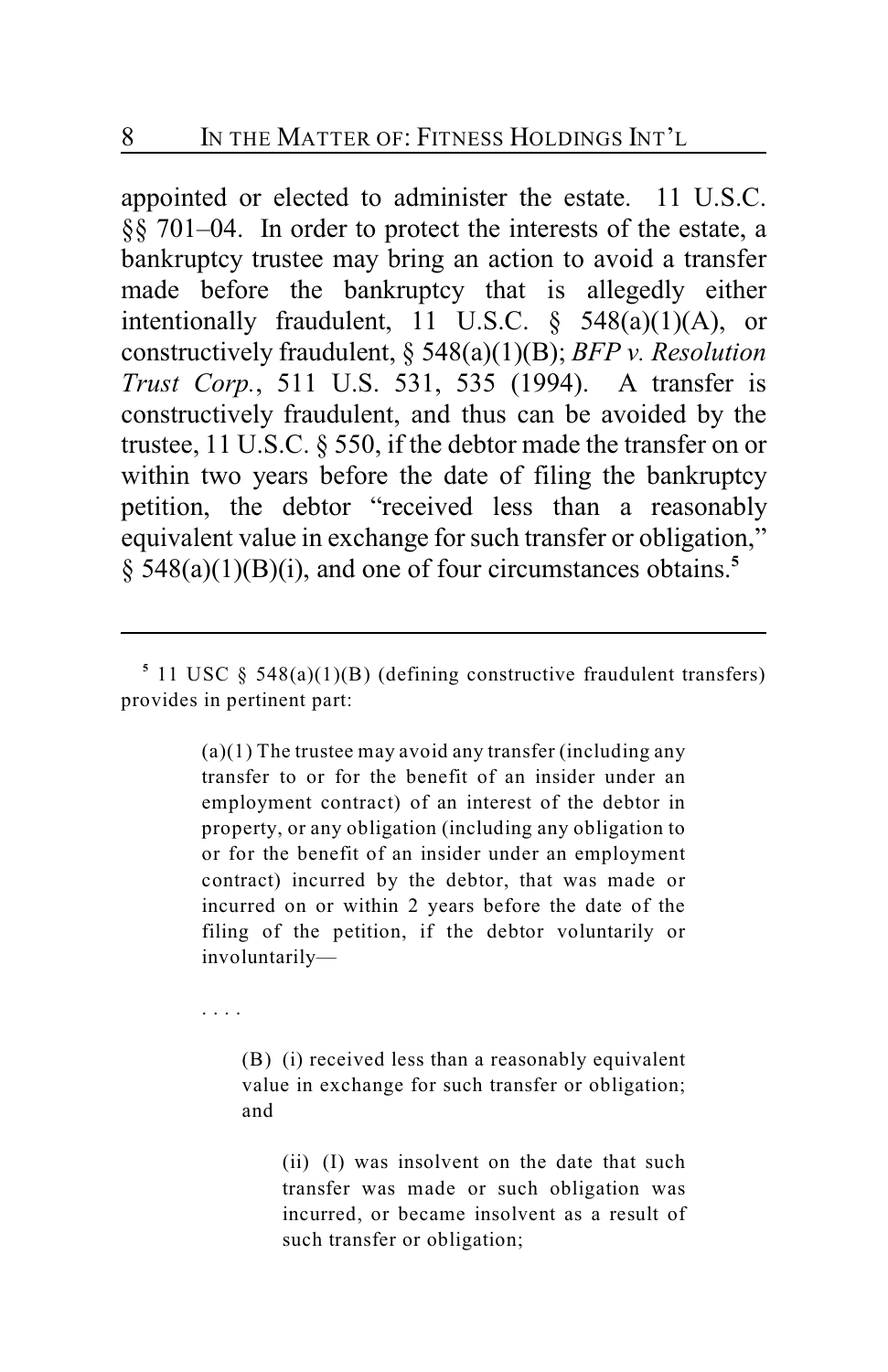In construing the statutory requirement that the debtor "received lessthan a reasonably equivalent value in exchange for such transfer or obligation,"  $\S$  548(a)(1)(B)(i), we must turn to a series of interlocking statutory definitions. The key phrase in  $\S 548(a)(1)(B)(i)$ , "reasonably equivalent value," is not defined in the Code. *BFP*, 511 U.S. at 535. "Value" is defined, however, and includes the "satisfaction or securing of a present or antecedent debt of the debtor." § 548(d)(2)(A). Under this definition, "[p]ayment of a preexisting debt is value, and if the payment is dollar-for-dollar, full value is given." 5 Collier on Bankruptcy ¶ 548.03[5] (16th ed. 2012). Therefore, to the extent a transfer constitutes repayment of the debtor's antecedent or present debt, the transfer is not constructively fraudulent. *See Freeland v. Enodis Corp.*, 540 F.3d 721, 735 (7th Cir. 2008) (holding that there is "reasonably equivalent value" where "payment of the accrued interest constituted 'dollar-for-dollar forgiveness of

> (II) was engaged in business or a transaction, or was about to engage in business or a transaction, for which any property remaining with the debtor was an unreasonably small capital;

> (III) intended to incur, or believed that the debtor would incur, debts that would be beyond the debtor's ability to pay as such debts matured; or

> (IV) made such transfer to or for the benefit of an insider, or incurred such obligation to or for the benefit of an insider, under an employment contract and not in the ordinary course of business.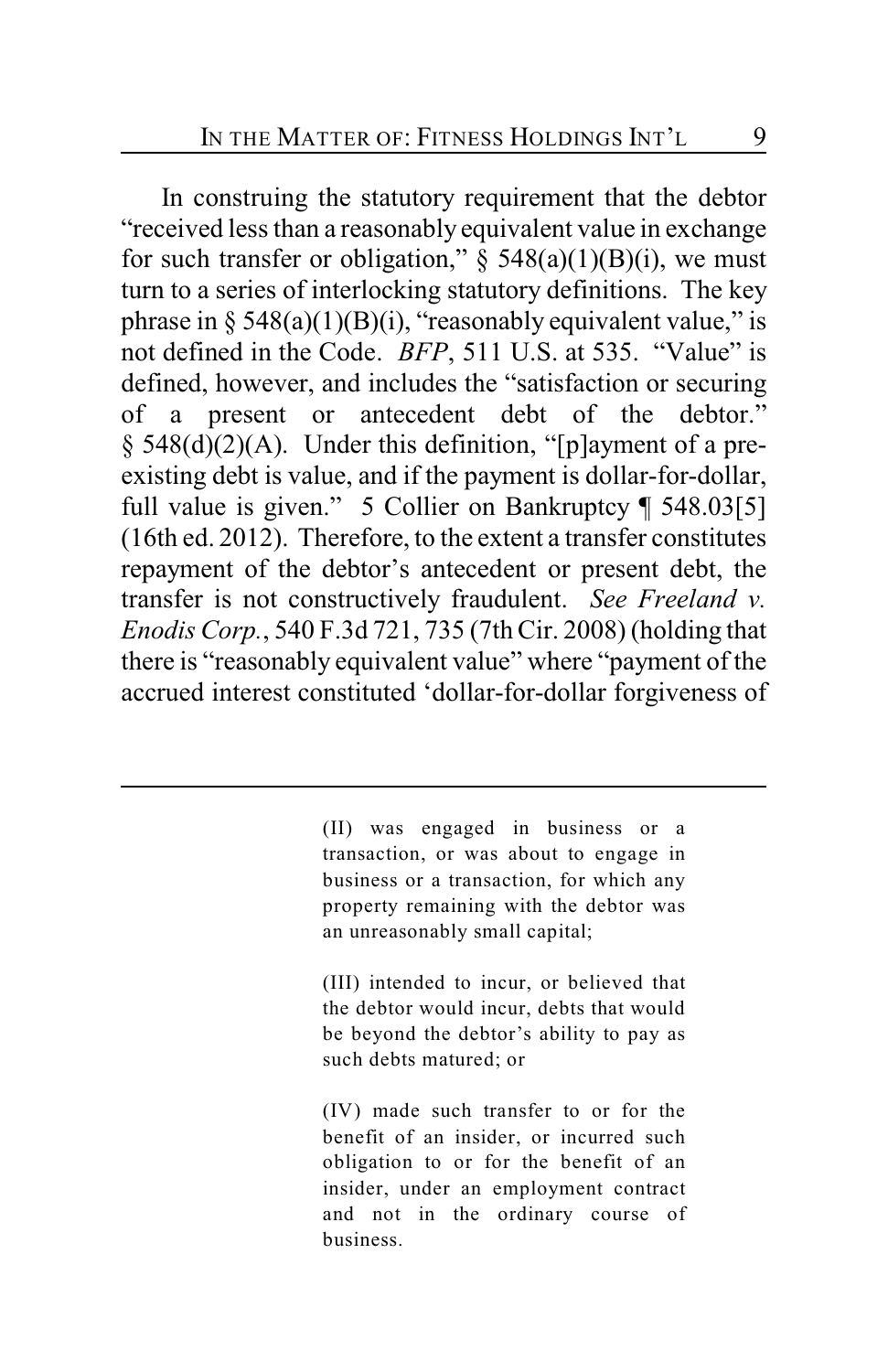a contractual debt.'") (quoting *In re Carrozzella & Richardson*, 286 B.R. 480, 491 (D. Conn. 2002)).

We next address the definition of the term "debt." The Bankruptcy Code defines "debt" to mean "liability on a claim." 11 U.S.C. § 101(12); *see also Johnson v. Home State Bank*, 501 U.S. 78, 84 n.5 (1991) (noting that "'debt . . . has a meaning coextensive with that of 'claim.'") (citing *Penn. Dept. of Public Welfare v. Davenport*, 495 U.S. 552, 558 (1990)). "Claim" is defined, in relevant part, to mean "a right to payment, whether or not such right is reduced to judgment, liquidated, unliquidated, fixed, contingent, matured, unmatured, disputed, undisputed, legal, equitable, secured, or unsecured." 11 U.S.C.  $\S$  101(5)(A). The Code thus broadly defines "debt" as liability on virtually any type of "right to payment."

Under these interlocking definitions, to the extent a transfer is made in satisfaction of a "claim" (i.e., a "right to payment"), that transfer is made for "reasonably equivalent value" for purposes of  $\S$  548(a)(1)(B)(i). And a determination that a transfer was made for "reasonably equivalent value" precludes a determination that it was constructively fraudulent under § 548(a)(1)(B). *See In re United Energy Corp.*, 944 F.2d 589, 595–96 (9th Cir. 1991).

#### **B**

This analysis raises the further question of how courts are to determine whether there is a "right to payment" that constitutes a "claim" under the Code. Supreme Court precedent establishes that, unless Congress has spoken, the nature and scope of a right to payment is determined by state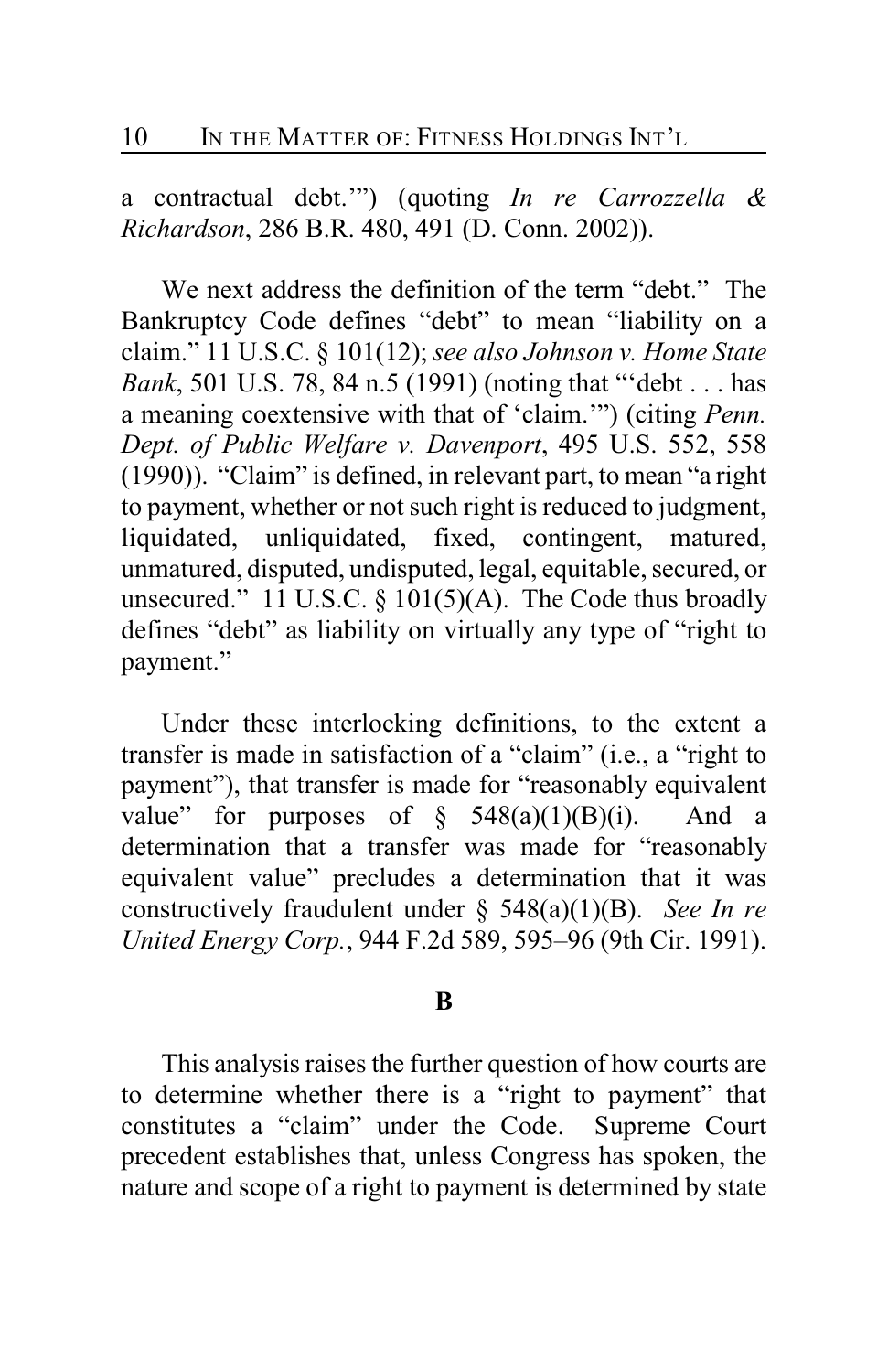law.<sup>6</sup> The Supreme Court has "long recognized that the basic federal rule in bankruptcy is that state law governs the substance of claims, Congress having generally left the determination of property rights in the assets of a bankrupt's estate to state law." *Travelers Cas. & Sur. Co. of Am. v. Pac. Gas & Elec. Co.*, 549 U.S. 443, 450 (2007) (internal quotation marks omitted). This principle was given its clearest statement in *Butner*, 440 U.S. 48, which held that because "[p]roperty interests are created and defined by state law," *id.* at 55, "[u]nless some federal interest requires a different result, there is no reason why such interests should be analyzed differently simply because an interested party is involved in a bankruptcy proceeding." *Id*. This means that "when the Bankruptcy Code uses the word 'claim'—which the Code itself defines as a 'right to payment,'—it is usually referring to a right to payment recognized under state law." *Travelers*, 549 U.S. at 451 (internal citation omitted).

Relying on the *Butner* principle, the Supreme Court held in *Travelers* that a court should not use a federal rule to determine whether a pre-petition contract guaranteeing attorneys' fees created a "right to payment" giving rise to a "claim" under the Code. *Id*. at 446–47, 453–54. *Travelers* arose from a Ninth Circuit case in which we had relied on circuit precedent holding that attorneys' fees are not recoverable in bankruptcy "for litigating issues peculiar to federal bankruptcy law." *Id.* at 451 (internal quotation omitted).In a unanimous reversal, the Supreme Court criticized us for relying "solely on a rule of [our] own

<sup>&</sup>lt;sup>6</sup> The term "state law" is often used "expansively . . . to refer to all nonbankruptcy law that creates substantive claims." *Grogan v. Garner*, 498 U.S. 279, 284 n.9 (1991). "We thus mean to include in this term claims that have their source in substantive federal law." *Id*.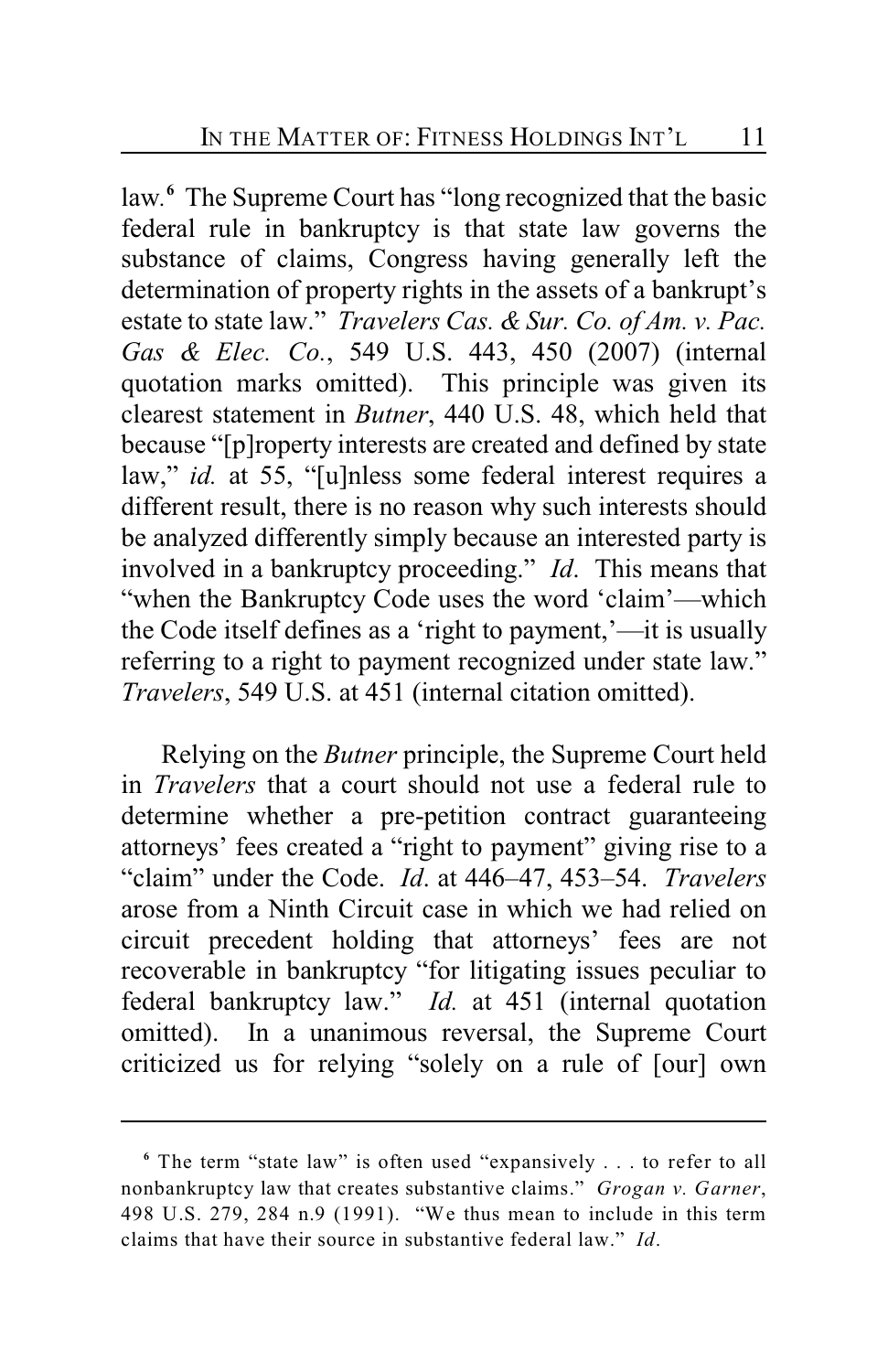creation." *Id*. According to the Court, because the creditor's contractual right to attorneys' fees could be enforceable under the law of California, the pre-petition contract could give rise to a "claim" in bankruptcy, and so the Ninth Circuit erred in holding that, as a per se rule, a right to attorneys' fees for litigating bankruptcy issues never gives rise to a claim in bankruptcy. *Id*. at 450–52; *see also Raleigh v. Illinois Dept. of Revenue*, 530 U.S. 15, 21 (2000) (holding that where there was "no sign that Congress meant to alter" a state substantive right, the *Butner* rule required a creditor's claim to be assessed in light of state law, including the allocation of the burden of proof).

Under the *Butner* principle, therefore, a court may not fashion a rule "solely of its own creation" in determining what constitutes a "claim" for purposes of bankruptcy. Rather, "subject to any qualifying or contrary provisions of the Bankruptcy Code," *Raleigh*, 530 U.S. at 20, a court must determine whether the asserted interest in the debtor's assets is a "right to payment" recognized under state law, *id.*

We now construe § 548(a)(1)(B) in light of the *Butner* principle. Because the Code defines debt as "liability on a claim," § 101(12), and defines "value" as including "satisfaction or securing of a ... debt,"  $\S$  548(d)(2)(A), we conclude that a transfer is for "reasonably equivalent value" for purposes of  $\S$  548(a)(1)(B)(i) if it is made in repayment of a "claim," i.e., a "right to payment" under state law. Therefore, in an action to avoid a transfer as constructively fraudulent under  $\S$  548(a)(1)(B), if any party claims that the transfer constituted the repayment of a debt (and thus was a transfer for "reasonably equivalent value"), the court must determine whether the purported "debt" constituted a right to payment under state law. If it did not, the court may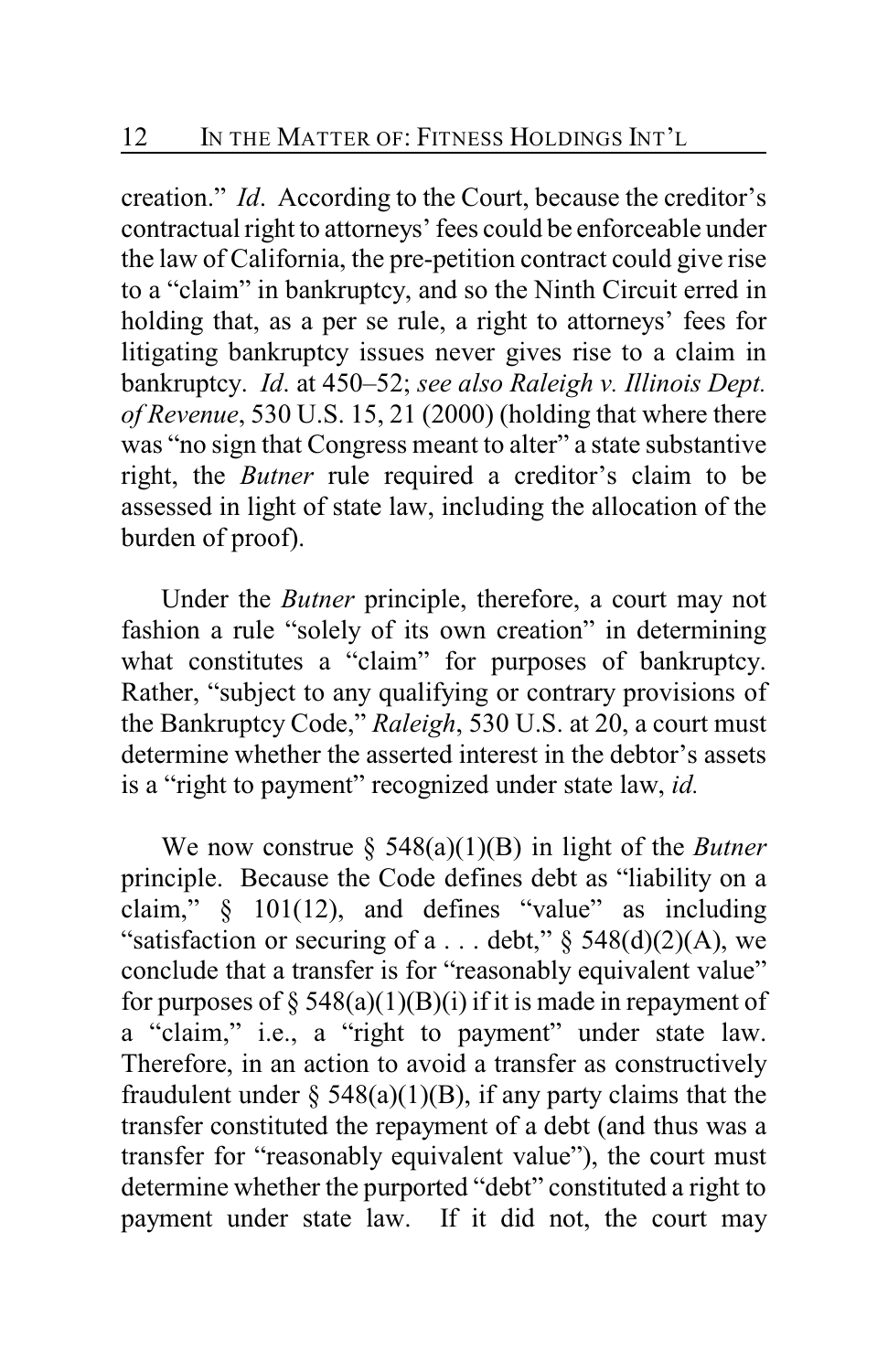recharacterize the debtor's obligation to the transferee under state law principles.

Because we hold that a court may recharacterize an obligation that does not constitute "debt" under state law, we disagree with *In re Pacific Express, Inc.*, which held that the Code did not authorize courts to characterize claims as equity or debt, but limited courts to the statutory remedy of equitable subordination under 11 U.S.C. § 510. 69 B.R. 112, 115 (B.A.P. 9th Cir. 1986). This is incorrect, because "recharacterization and equitable subordination address distinct concerns." *In re SubMicron Sys.*, 432 F.3d 448, 454 (3d Cir. 2006). Under the Code, the statutory equitable subordination remedy allows a court, under equitable principles, to subordinate "all or part of an allowed claim to all or part of another allowed claim."  $§ 510(c)(1)$ . In contrast, a court considering a motion to avoid a transfer as constructively fraudulent under  $\S$  548(a)(1)(B) must determine whether the transfer is for the repayment of a "claim" at all. Therefore *Pacific Express* erred in holding that the "characterization of claims as equity or debt" is governed by § 510(c). 69 B.R. at 115.**<sup>7</sup>**

## **C**

In concluding that the Bankruptcy Code gives courts the authority to recharacterize claims in bankruptcy proceedings, we join our sister circuits, which have reached the same conclusion. *See In re Lothian Oil*, 650 F.3d 539, 542–43 (5th Cir. 2011); *SubMicron*, 432 F.3d at 454; *In re Dornier*

<sup>&</sup>lt;sup>7</sup> In this opinion, we do not address whether the trustee has adequately pleaded a claim for equitable subordination. We resolve this issue in the memorandum disposition filed concurrently with this opinion.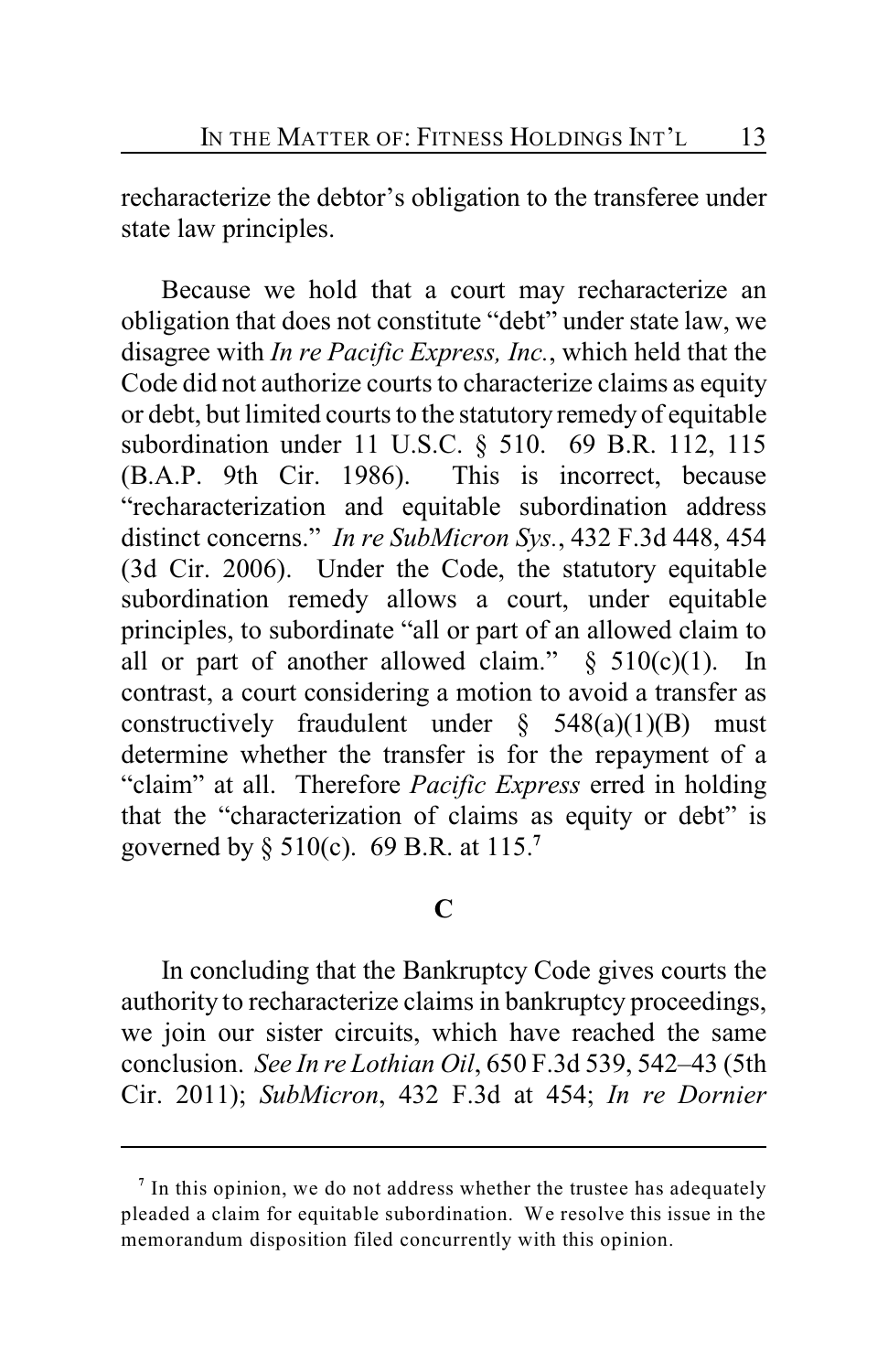*Aviation*, 453 F.3d 225, 231 (4th Cir. 2006); *In re Hedged-Investments Associates, Inc.*, 380 F.3d 1292, 1298 (10th Cir. 2004); *In re Autostyle Plastics, Inc*., 269 F.3d 726, 748 (6th Cir. 2001). But despite their broad agreement that the Code authorizes courts to recharacterize claims, the circuits have taken different approaches in identifying the legal framework for this recharacterization. *Compare Lothian Oil*, 650 F.3d at 543 (holding that, under the *Butner* principle, courts are required to define claims by reference to state law, and are thus required to recharacterize purported "debt" as equity where state law would treat the asserted interest as an equity interest) *with SubMicron*, 432 F.3d at 454–56 (holding that a court has the equitable authority to recharacterize a transaction and determine if it is more like "debt" or "equity") *and Autostyle Plastics*, 269 F.3d at 749–50 (announcing an eleven-factor test, derived from federal tax law, for determining whether a purported "debt" is in fact "equity").

We agree with the approach adopted by the Fifth Circuit in *Lothian Oil*, 650 F.3d at 543, which is consistent with the *Butner* principle. *Lothian Oil* considered two pre-bankruptcy loan agreements which stated that the debtor would repay the loan in the form of equity interests and royalties, and did not specify interest rates or maturity dates. 650 F.3d at 541. When the debtor asked the court to recharacterize the loans as equity interests, the court construed this as a request to disallow the lender's claim under 11 U.S.C. § 502 on the ground that the purported loans were "unenforceable against the debtor and property of the debtor, under any agreement or applicable law." *Id*. at 543 (quoting 11 U.S.C. § 502(b)(1)). Recognizing the Supreme Court's determination in *Butner* that "'applicable law' is *state* law," *id*. at 543, *Lothian Oil* looked to Texas law, which employed a multi-factor test to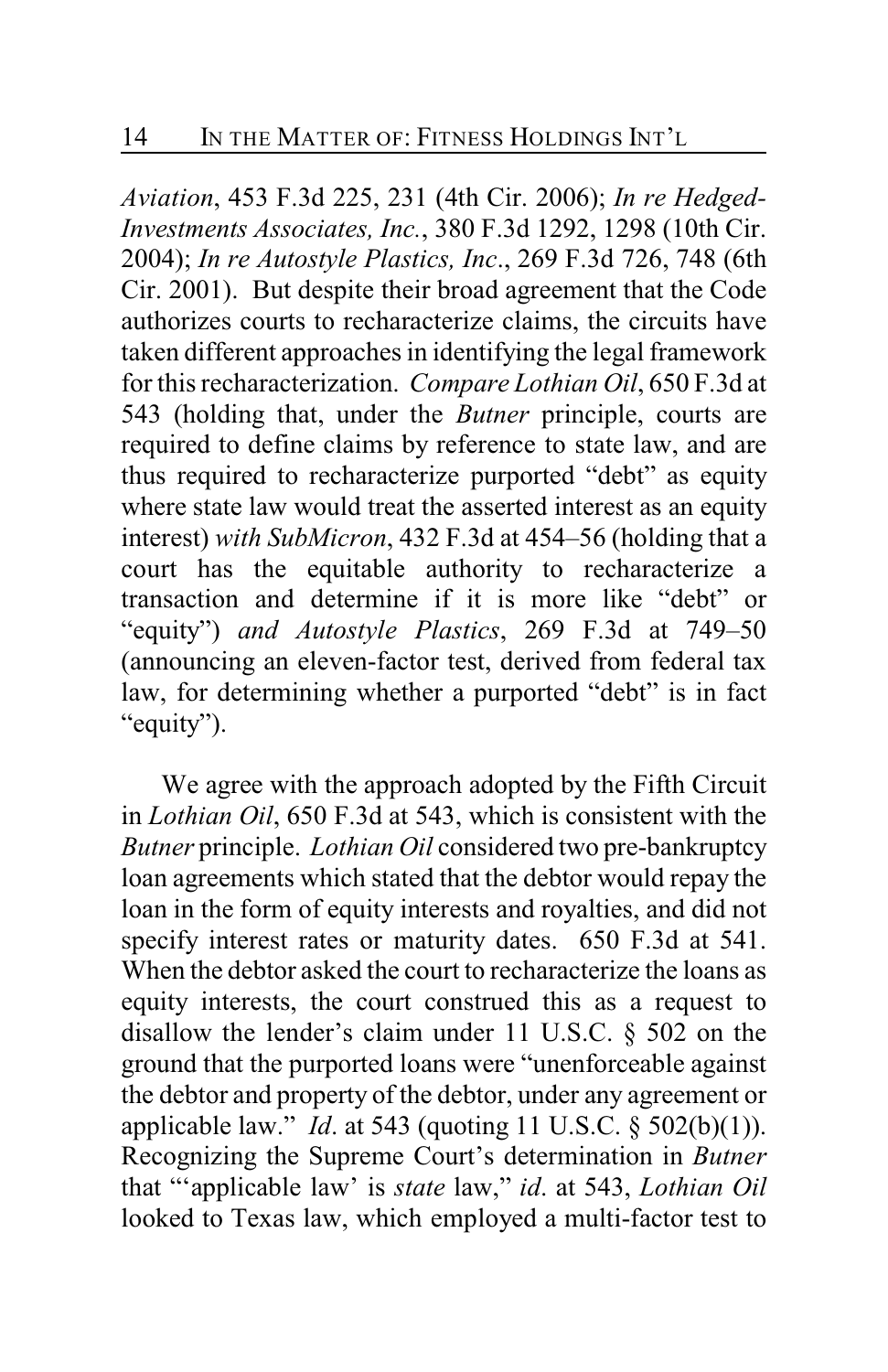"distinguish between debt and equity," *id*. at 544 (quoting *Arch Petrol., Inc. v. Sharp*, 958 S.W.2d 475, 477 n.3 (Tex. Ct. App. 1997)). Under Texas law, the interests created by the lender's agreements with the debtor constituted "common equity interests at best," and not debt. *Id*. Therefore, the court disallowed the claims and recharacterized them as equity interests. *Id*.

We believe the Fifth Circuit's approach is more consistent with Supreme Court precedent than that of the circuits that have fashioned a federal test for recharacterizing an alleged debt in reliance on their general equitable authority under 11 U.S.C. § 105(a). *See, e.g.*, *Autostyle*, 269 F.3d at 749–50; **<sup>8</sup>** *Hedged-Investments*, 380 F.3d at 1298–99. Such an equitable approach is inconsistent with Supreme Court precedent requiring us to determine whether a party has a "right to payment," i.e., a "claim," § 101(5), by reference to state law, *see Butner*, 440 U.S. at 55; *Travelers*, 549 U.S. at 451. Given the Supreme Court's direction, courts may not rely on § 105(a) and federal common law rules "of [their] own creation" to determine whether recharacterization is warranted. *Travelers*, 549 U.S. at 451; *cf.* James M. Wilton & Stephen Moeller-Sally, *Debt Recharacterization Under*

11 U.S.C. § 105(a) provides: **<sup>8</sup>**

The court may issue any order, process, or judgment that is necessary or appropriate to carry out the provisions of this title. No provision of this title providing for the raising of an issue by a party in interest shall be construed to preclude the court from, sua sponte, taking any action or making any determination necessary or appropriate to enforce or implement court orders or rules, or to prevent an abuse of process.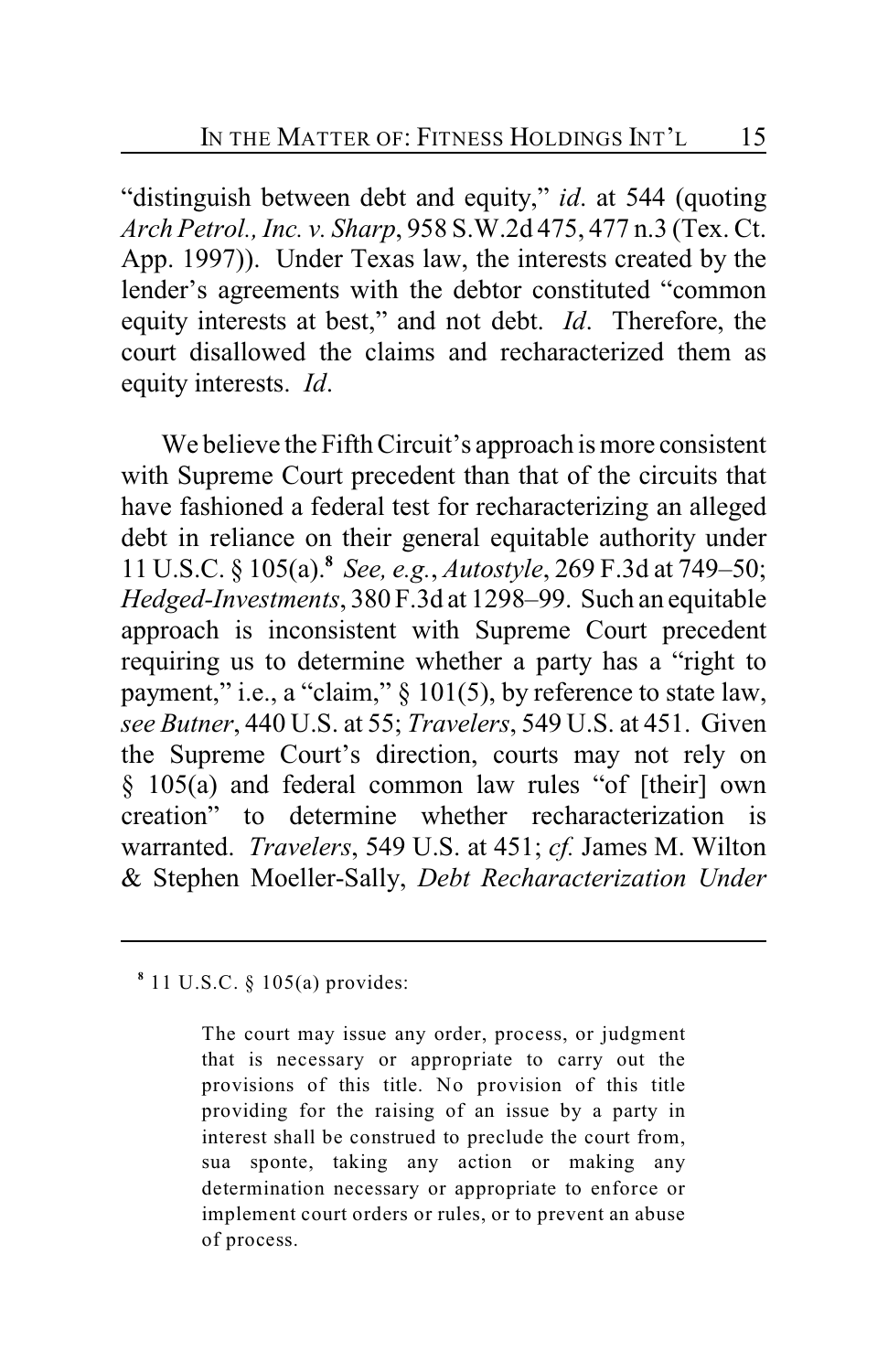*State Law*, 62 Bus. Law. 1257, 1278 (Aug. 2007) ("Federal courts, if they are to follow Supreme Court precedent, cannot create a separate legal standard for the enforceability of insider debt in bankruptcy and should follow the state law of debt recharacterization."). Therefore, we agree with *Lothian Oil* that in order to determine whether a particular obligation owed by the debtor is a "claim" for purposes of bankruptcy law, it is first necessary to determine whether that obligation gives the holder of the obligation a "right to payment" under state law.

#### **III**

We now consider the application of these principles to this case. The question before the district court was whether the trustee's complaint plausibly alleged that Fitness Holdings' transfer of \$11,995,500 to Hancock Park was a constructively fraudulent transfer under  $\S$  548(a)(1)(B). As explained in our decision today, to survive a motion to dismiss, the trustee was required to plausibly allege that the interests created by Hancock Park's agreements with Fitness Holdings constituted equity investments (rather than debt) under applicable state law, and that therefore Hancock Park had no "right to payment" of \$11,995,500 from Fitness Holdings. By making such allegations, the trustee could then claim that Fitness Holdings' transfer was not for reasonably equivalent value. See §  $548(d)(2)(A)$ .<sup>9</sup> Such allegations,

The trustee also contends that Fitness Holdings did not receive **<sup>9</sup>** "reasonably equivalent value" because it paid down unsecured preexisting debt with newly acquired secured financing. We reject this argument, because it is not supported by either the Code or our case law. Section  $548(d)(2)(A)$  defines "value" to include the "satisfaction or securing of a present or antecedent debt." Under this definition, a debtor who grants a security interest in its property in exchange for funds has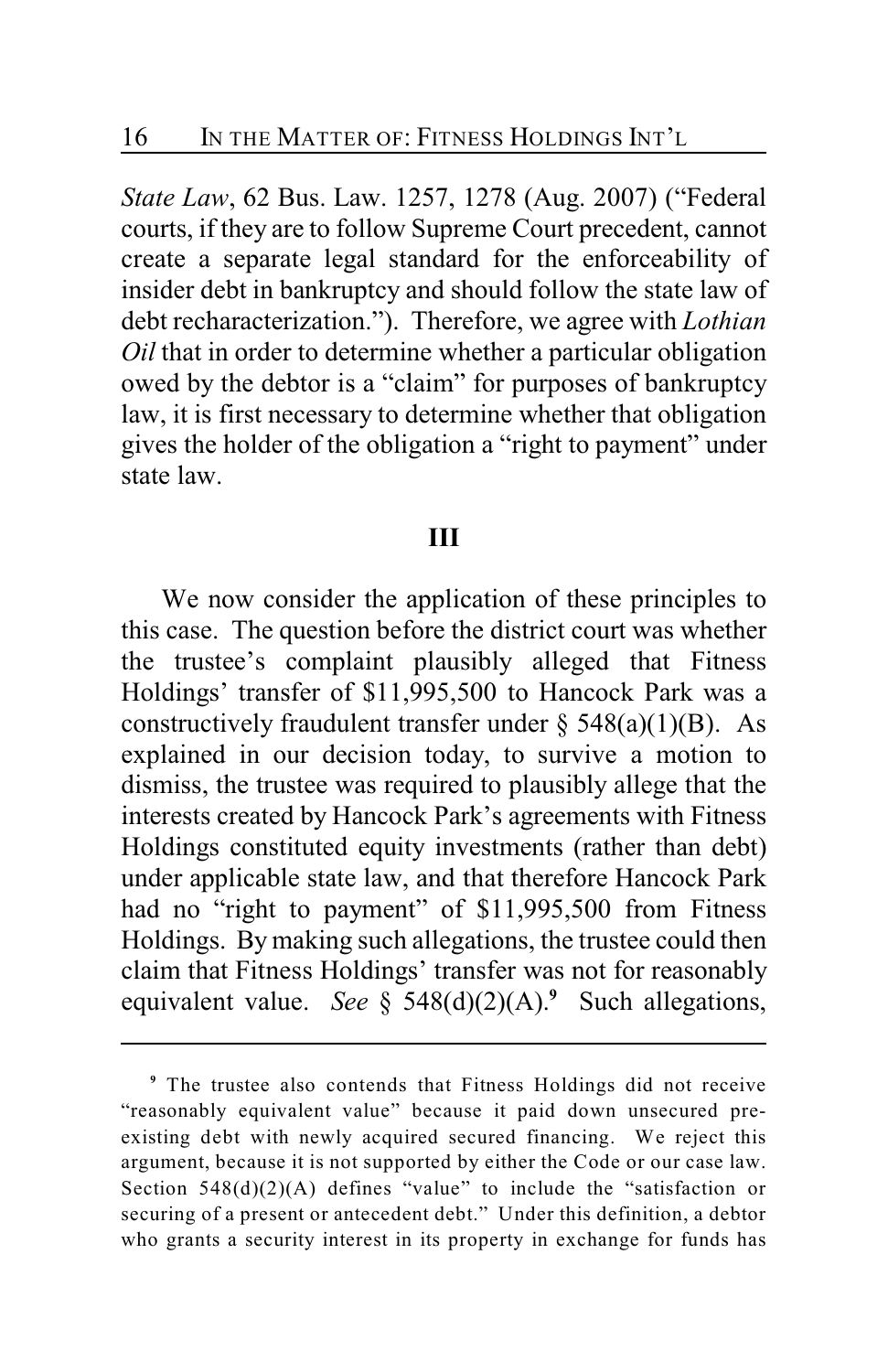combined with plausible allegations of the other elements of a claim for a constructively fraudulent transfer under  $§ 548(a)(1)(B)$ , could potentially "nudge" the trustee's claims "across the line from conceivable to plausible," *Iqbal*, 556 U.S. at 680 (quoting *Bell Atlantic Corp. v. Twombly*, 550 U.S. 544, 570 (2006)), and show an entitlement to relief sufficient to withstand a motion to dismiss under Rule 12(b)(6) of the Federal Rules of Civil Procedure.

The district court did not view the trustee's constructively fraudulent transfer claim through this lens. Because the court erroneously concluded that it was barred from considering whether the complaint plausibly alleged that the promissory notes could be recharacterized as creating equity interests rather than debt, it failed to apply the correct standard in considering whether the trustee's allegation that Fitness Holdings did not receive reasonably equivalent value for its transfer of \$11,995,500 to Hancock Park plausibly gave rise to a claim for relief under  $\S$  548(a)(1)(B).

Analyzing the trustee's constructive fraudulent transfer claim under the proper legal framework requires the identification of the pertinent legal principles under applicable state law. Rather than ruling on these issues in the

received reasonably equivalent value, *see In re Northern Merch., Inc.*, 371 F.3d 1056, 1059 (9th Cir. 2004), as has a debtor who pays down preexisting debt. We therefore see no basis for holding that a debtor who takes both actions simultaneously (obtaining a secured loan and simultaneously paying down pre-existing debt) has received something less than "reasonably equivalent value." The trustee's reliance on *In re Superior Stamp & Coin Co.*, 223 F.3d 1004, 1008 n.3 (9th Cir. 2000), is misplaced, because that case considered the circumstances that might give rise to a voidable preference under  $\S$  547(b), not whether the debtor obtained reasonably equivalent value under § 548.